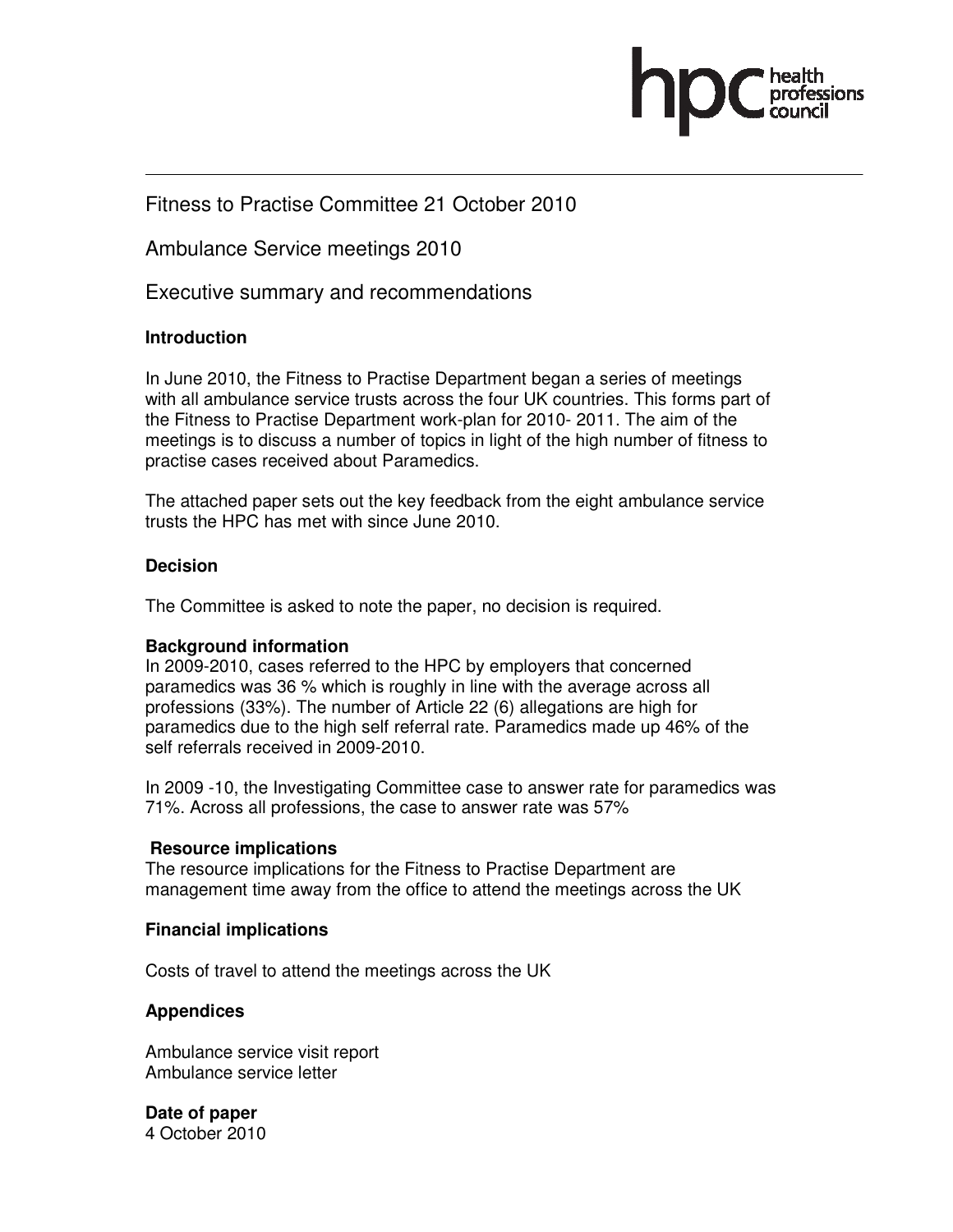## **Ambulance Service meetings 2010**

#### **1.0 Introduction**

- 1.1 In June 2010, the Fitness to Practise Department began a series of meetings with all ambulance services across the four UK countries. Over the past few years, the HPC has seen an increasing number of fitness to practise cases concerning Paramedics. In 2009-2010 this amounted to 21% of the total number of cases received across all of the professions regulated by the HPC. The aim of the meetings is to discuss a number of topics in light of the number of fitness to practise cases relating to Paramedics.
- 1.2 This report highlights the key feedback received from the ambulance service trusts that the HPC has met with between June and September 2010. To date, the Fitness to Practise Department (and on some occasions, representatives from the Education Department) has met with eight ambulance service trusts, as detailed below:

 West Midlands Ambulance Service– 29 June 2010 South Western Ambulance Service - 23 July 2010 Great Western Ambulance Service Meeting - 10 August 2010 London Ambulance Service – 13 August 2010 Northern Ireland Ambulance Service Meeting - 16 August 2010 Scottish Ambulance Service Meeting - 17 August 2010 East of England Ambulance Service – 6 September 2010

#### **2.0 Information provided to Ambulance Service Trusts**

2.1 General information was provided to each trust on various areas, including; paramedic statistics, reasons for the number of cases received concerning Paramedics, referral guidance for employers, learning points, information about how the fitness to practise process works and any information that was of assistance to the trusts in their engagement with the HPC

#### **3.0 Key feedback points/ comments**

#### 3.1 **HPC Referral**

 $\circ$  One trust commented that there is often an assumption amongst unions that an employer automatically refers issues to the HPC – this is not necessarily the case as employers sometimes consider that an issue does not warrant a referral to the HPC. For example, minor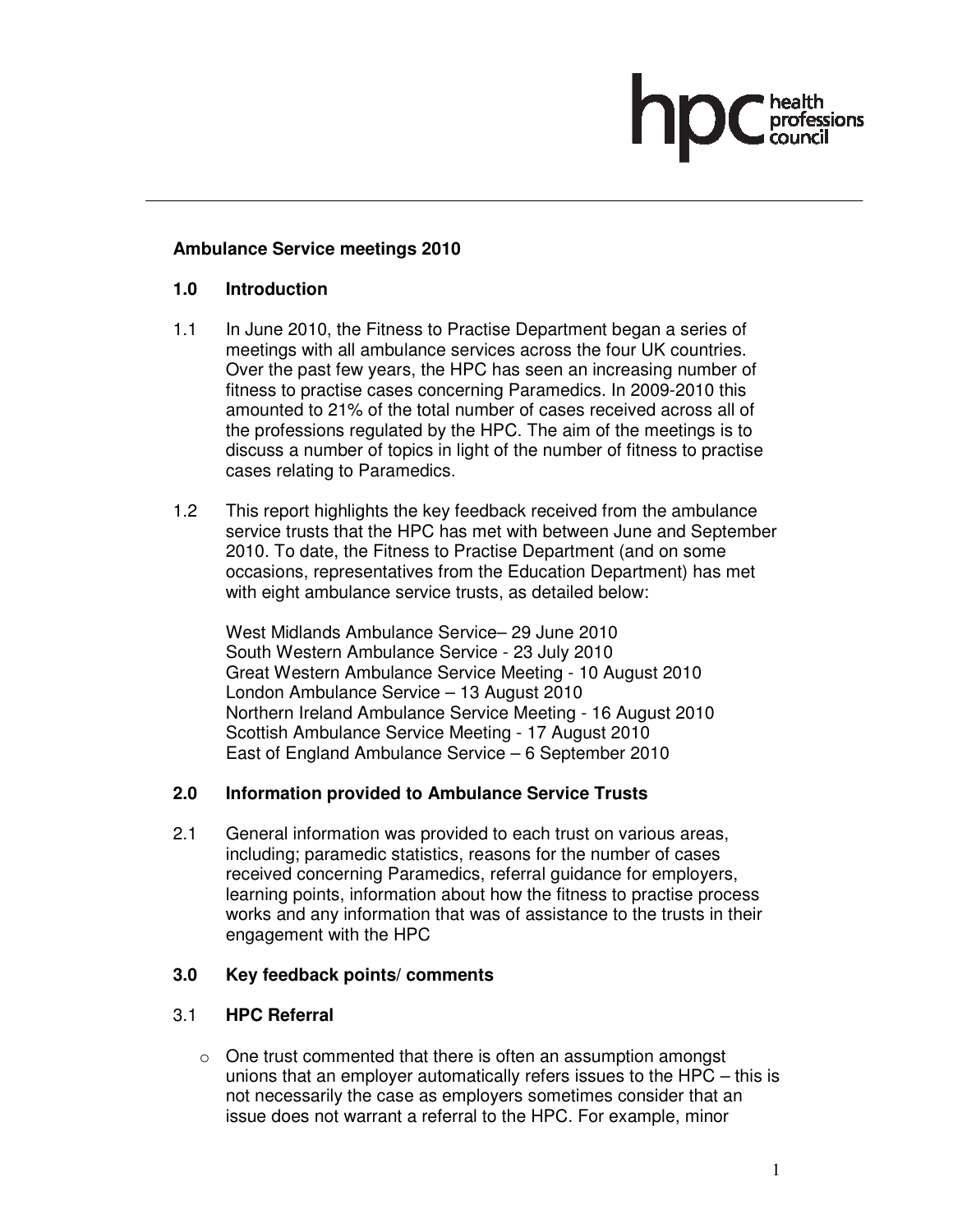issues that have been remedied through appropriate training and supervision.

- $\circ$  Queries about when to refer to the HPC
- $\circ$  How does the HPC share information with other organisations/ regulators
- $\circ$  It was the experience of one trust that cases were being referred to the HPC from the peer groups rather than from the employer. They commented that they sometimes see issues referred to the HPC by other Paramedic employees, this may be because they are disgruntled or dissatisfied with the way in which the matter was dealt with by their employer. The HPC receives the highest number of Paramedic cases from employers
- $\circ$  Several trusts asked where they sit in terms of the referral numbers  $$ are they higher or lower than other Ambulance Services – information was provided on this where it was available

## 3.2 **Timescales**

- o Comments were made by one trust that there should be more awareness around timescales of the fitness to practise process
- $\circ$  The length of time cases take is an issue that two trusts thought we needed to work on and that we need to better communicate the timescales and reduce the length of time. As part of the recommendations from the expectations of complainants work, the HPC is currently reviewing and updating all standard letters and brochures. Information regarding the length of time a case is likely to take and the reasons for this will now be included in all standard letters

## 3.3 **Professional practice/ training**

- $\circ$  One trust asked what they can do to stop allegations and incorporate appropriate learning into their training
- o Another trust commented that they are focusing on professional issues this year and increasing awareness with its employees of their professional responsibilities, which includes adhering to the HPC's Standards of Conduct, Performance and Ethics
- o In the experience of one trust, record keeping issues could be addressed with more guidance in the area, covering falsification, the quality of documents and accuracy
- $\circ$  There was a comment that a change in culture is necessary amongst the paramedic profession

## 3.4 **Awareness of HPC and its powers**

- o Two trusts commented that paramedics 'live in fear' of the HPC and that they see it as a double punishment when employers refer to the HPC.
- $\circ$  There was a suggestion that the HPC include in documentation/literature that we do not disclose the hearing bundle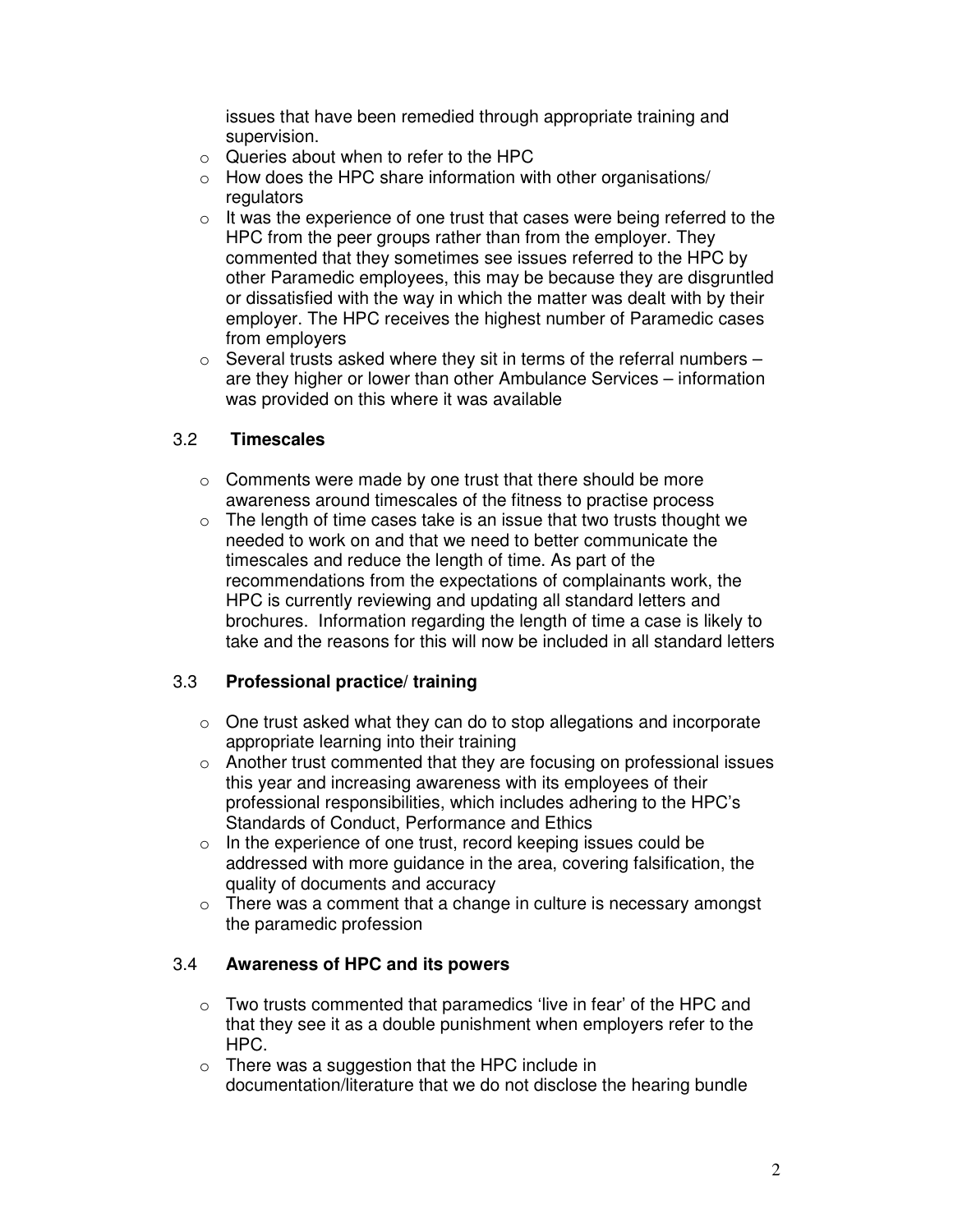other than to the panel and those involved in the hearing, even if requested under the Freedom of Information Act (2000)

- $\circ$  We were asked what measures we have in place to deal with vexatious complaints and we referred them to the HPC's policy on this.
- o One trust commented that suspension by HPC could easily lead to dismissal by employer – it was explained that panels do take this into account.
- $\circ$  There was a concern about discrepancy between the employer's disciplinary sanction and the HPC's sanction – hard to understand panels decisions and reasons sometimes. For example, if a paramedic is dismissed from employment then they would expect them to be struck off
- $\circ$  A trust commented that when sending information to registrants, it would be helpful to also inform the employer so they know what the registrant knows
- o Some trusts commented that in some cases they do not understand how the panel decision was reached and why in a seemingly serious case, a no case to answer decision was made
- $\circ$  There was an issue raised about the information that the HPC put in the public domain and understanding of why we do this
- $\circ$  One trust stated that paramedics are still not clear on what is expected in terms of CPD. They find this daunting and difficult to understand.
- $\circ$  This same trust stated that there is confusion about what health information needs to be declared to the HPC
- o There was a feeling amongst one or two trusts that we didn't 'market' ourselves very well in that every paramedic thinks the only action we can take is strike people off. More effort should be made to communicate the reality.
- o Another trust commented that our current literature encourages over reporting
- $\circ$  The view amongst the majority of the trusts that registrants views of the HPC's FTP process is that it is a double punishment
- o One trust asked how we communicate information to registrants and how are we going to dispel myths and pre-conceptions about HPC

## 3.5 **Employees attending the HPC as witnesses**

- o With one trust we discussed at length issues around witnesses attending the HPC to give evidence and the trust not being aware that members of their staff were being called as witnesses, even where the trust is the referrer. HPC indicated that in sensitive cases they should let us know that they want to be informed of who we will be calling as witnesses in advance to help the member of staff and make it easier for them.
- $\circ$  This same trust asked if we contact HR with regard to witnesses being called. We confirmed that often we do, for example, when there are a large number of witnesses.
- $\circ$  It was commented that there is a varying level of preparation and support for witnesses attending hearings – need more time to meet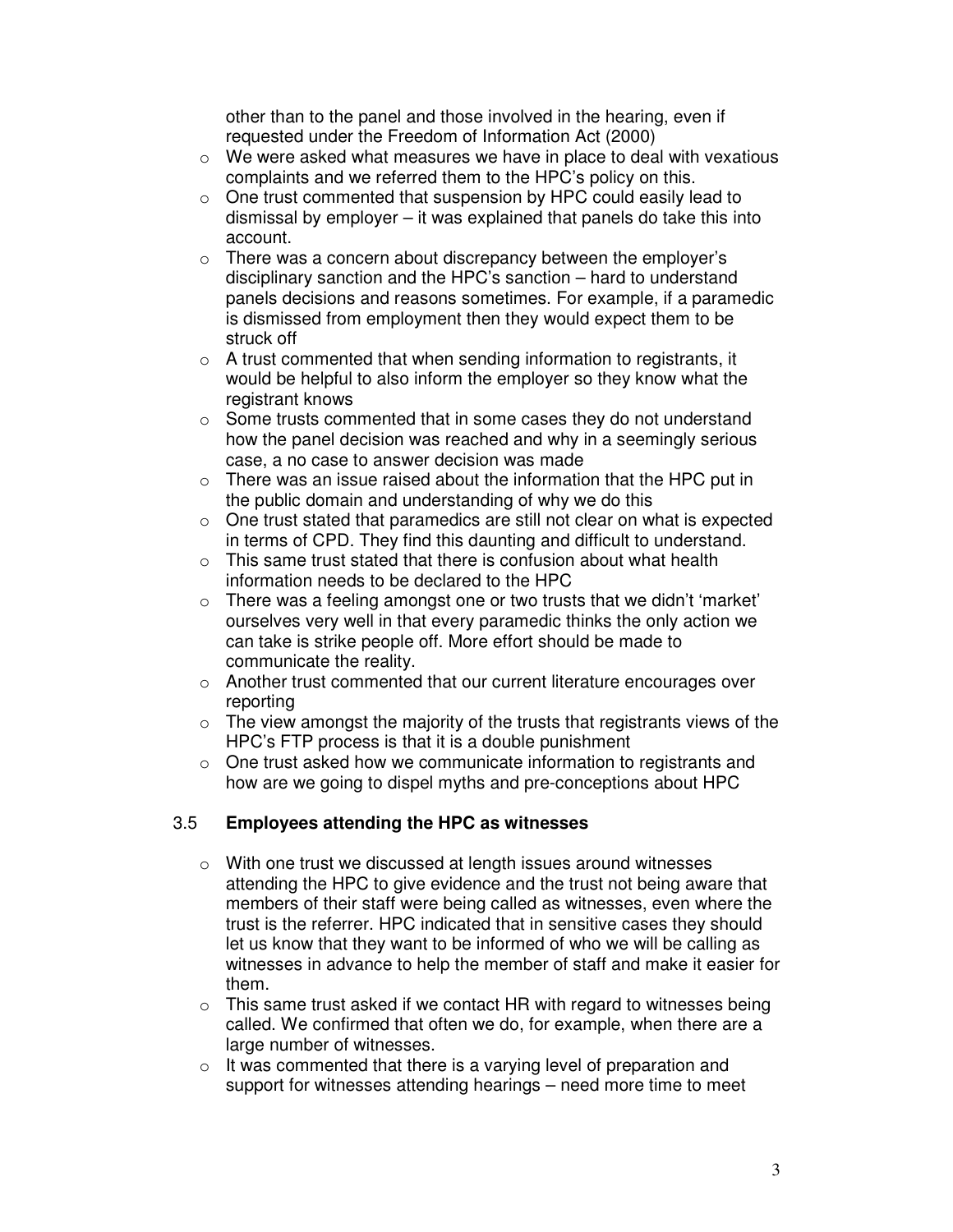advocate before the hearing starts – also to talk through witness expectations

 $\circ$  One issue a trust raised was that it was a very quick time period between arriving at HPC and giving evidence and they would appreciate call from our solicitors 2 weeks prior to the hearing to discuss lines of questioning and so on

## 3.6 **Paramedics and professional representation**

o One trust commented that paramedics lack professional representation especially when compared to other professions. The College of Paramedics is a less well established body which is difficult for paramedics. It is a newer profession – historically lacks same educational requirements as other professions

# 3.7 **Case specific feedback**

- $\circ$  There was one case where they have not had a response to a letter for 2 months. This has now been looked into and dealt with
- $\circ$  One trust commented that there have been instances where they have known an individual was under investigation but found out the outcome through the press
- $\circ$  One trust stated that they have not to date referred any bullying and harassment cases but are reviewing this process.
- o There was positive feedback in relation to a case HPC didn't progress as an FTP case involving a personality clash

# 3.8 **Other**

- o An issue was raised about Scottish paramedics that work in remote and rural locations. This can sometimes be on an island that only had 40 emergency calls a year. There can be issues with keeping standards up to date and trainees getting the range of experience they need.
- $\circ$  It may be difficult to know about FTP issues with paramedics in remote locations.

## **4.0 Conclusions**

- 4.1 The Fitness to Practise Department will be setting up central points of contact for all ambulance service trusts. A Lead Case Manager and Case Team will be allocated for specific trusts to contact. It is anticipated that this will help improve consistency and communication with paramedic employers
- 4.2 A number of similar areas of feedback were highlighted by the eight ambulance service trusts we have met with so far. This provides valuable feedback to the Fitness to Practise Department and assists with future planning and policy review.